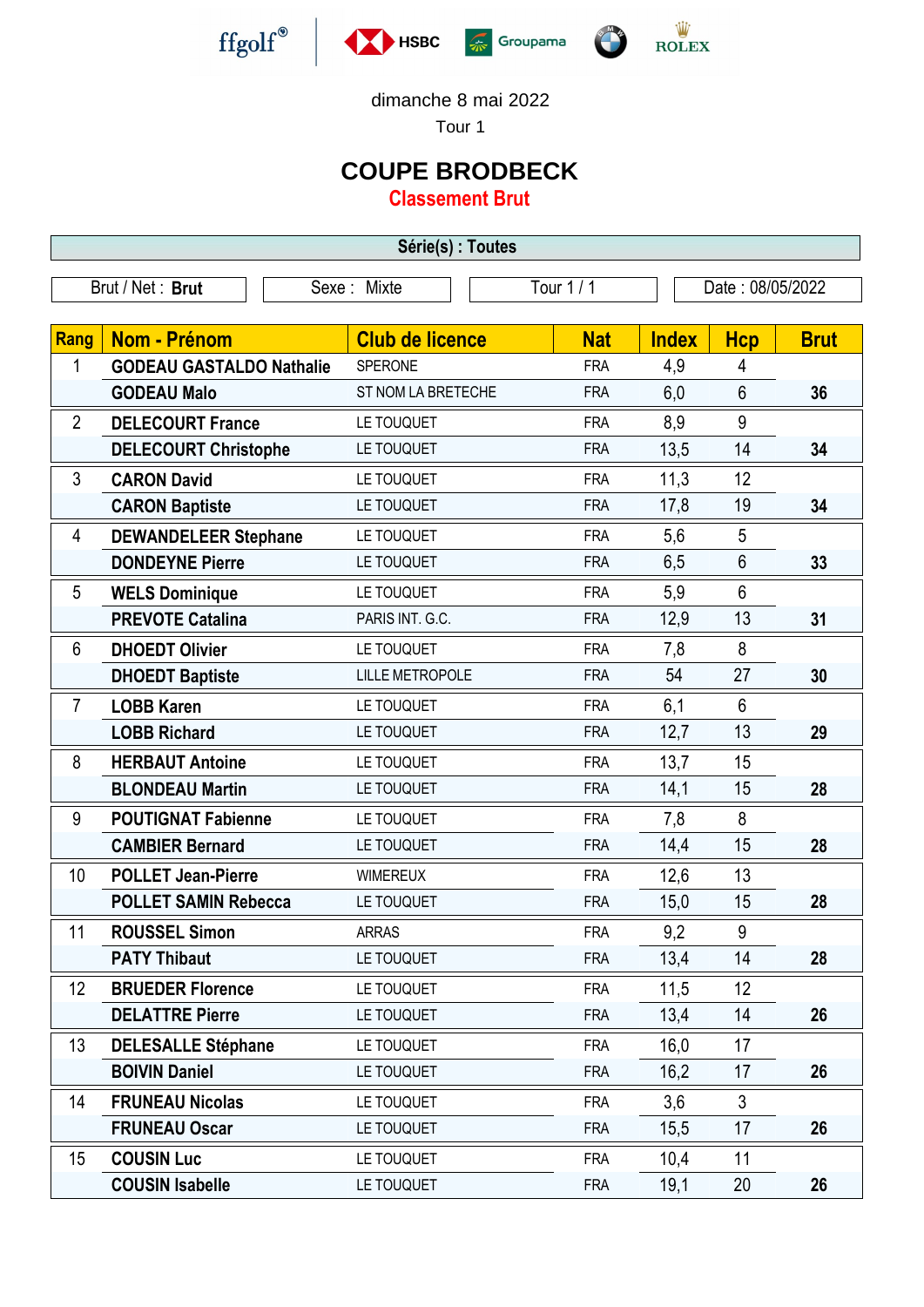| <b>Rang</b> | <b>Nom - Prénom</b>            | <b>Club de licence</b> | <b>Nat</b> | <b>Index</b> | <b>Hcp</b>     | <b>Brut</b> |
|-------------|--------------------------------|------------------------|------------|--------------|----------------|-------------|
| 16          | <b>PROYE Marie</b>             | LE TOUQUET             | <b>FRA</b> | 13,5         | 14             |             |
|             | <b>PROYE Michel</b>            | LE TOUQUET             | <b>FRA</b> | 21,8         | 24             | 25          |
| 17          | <b>GERARD Arnaud</b>           | ST QUENTIN/MESN        | <b>FRA</b> | 9,3          | 10             |             |
|             | <b>GERARD Xavier</b>           | LE TOUQUET             | <b>FRA</b> | 13,7         | 15             | 25          |
| 18          | <b>THUEUX Frédéric</b>         | <b>HARDELOT</b>        | <b>FRA</b> | 7,5          | $\overline{7}$ |             |
|             | <b>DEMOLLIERE Bernard</b>      | <b>BONDUES</b>         | <b>FRA</b> | 33,8         | 27             | 24          |
| 19          | <b>MONROY Caroline</b>         | LE TOUQUET             | <b>FRA</b> | 10,9         | 11             |             |
|             | PLAIS-COTREL Marie-Hélène      | LE TOUQUET             | <b>FRA</b> | 18,3         | 19             | 23          |
| 20          | <b>AUGIER Servane</b>          | <b>FOURQUEUX</b>       | <b>FRA</b> | 10,0         | 10             |             |
|             | <b>AUGIER Solène</b>           | LE TOUQUET             | <b>FRA</b> | 21,3         | 22             | 23          |
| 21          | <b>ANNO Manuella</b>           | LE TOUQUET             | <b>FRA</b> | 23,6         | 24             |             |
|             | <b>PERRUEZ Yves</b>            | LE TOUQUET             | <b>FRA</b> | 24,9         | 27             | 22          |
| 22          | <b>ALGLAVE Christian</b>       | LE TOUQUET             | <b>FRA</b> | 17,5         | 19             |             |
|             | <b>LEJOSNE Manuela</b>         | LE TOUQUET             | <b>FRA</b> | 18,1         | 19             | 22          |
| 23          | <b>MARX Anne Francoise</b>     | LE TOUQUET             | <b>FRA</b> | 14,7         | 15             |             |
|             | <b>BEAUMONT Guy</b>            | LE TOUQUET             | <b>FRA</b> | 15,5         | 17             | 22          |
| 24          | <b>BAJARD-VAUDREY Victoire</b> | LE TOUQUET             | <b>FRA</b> | 10,9         | 11             |             |
|             | <b>GUILLAUMOT Jean</b>         | LE TOUQUET             | <b>FRA</b> | 35,5         | 27             | 21          |
| 25          | <b>DELBARRE Marie-Claire</b>   | <b>BELLE DUNE</b>      | <b>FRA</b> | 16,8         | 17             |             |
|             | <b>MERCIER Anne-Marie</b>      | LE TOUQUET             | <b>FRA</b> | 26,2         | 27             | 20          |
| 26          | <b>HERLIN Marylise</b>         | LE TOUQUET             | <b>FRA</b> | 19,8         | 20             |             |
|             | <b>HERLIN Pierre</b>           | LE TOUQUET             | <b>FRA</b> | 26,4         | 27             | 20          |
| 27          | <b>DECARNE Eric</b>            | LE TOUQUET             | <b>FRA</b> | 11,4         | 12             |             |
|             | <b>DELOISON Eric</b>           | <b>ROUEN</b>           | <b>FRA</b> | 29,7         | 27             | 20          |
| 28          | <b>DEGUINES Sebastien</b>      | LE TOUQUET             | <b>FRA</b> | 18,1         | 20             |             |
|             | <b>LEFEBVRE-MEURET Thierry</b> | LE TOUQUET             | <b>FRA</b> | 18,8         | 20             | 19          |
| 29          | <b>MELLIN Nicole</b>           | LE TOUQUET             | <b>FRA</b> | 15,8         | 16             |             |
|             | <b>VITOUX Laurent</b>          | LE TOUQUET             | <b>FRA</b> | 18,6         | 20             | 19          |
| 30          | <b>GOLICHEFF Francois</b>      | LE TOUQUET             | <b>FRA</b> | 17,5         | 19             |             |
|             | <b>DEVEAUX Brigitte</b>        | <b>RARAY</b>           | <b>FRA</b> | 32,5         | 30             | 19          |
| 31          | <b>MARECHAL Jean-Marc</b>      | LE TOUQUET             | <b>FRA</b> | 14,3         | 15             |             |
|             | <b>MARECHAL Sebastien</b>      | LE TOUQUET             | <b>FRA</b> | 16,4         | 18             | 18          |
| 32          | <b>LEJOSNE Jean Marc</b>       | LE TOUQUET             | <b>FRA</b> | 17,6         | 19             |             |
|             | <b>BORSIK Michel</b>           | LE TOUQUET             | <b>FRA</b> | 23,4         | 26             | 18          |
| 33          | <b>LEBARGY Marc</b>            | LE TOUQUET             | <b>FRA</b> | 13,1         | 14             |             |
|             | <b>LEBARGY Elisabeth</b>       | LE TOUQUET             | <b>FRA</b> | 16,6         | 17             | 18          |
| 34          | <b>TIRY Nathalie</b>           | LE TOUQUET             | <b>FRA</b> | 19,8         | 20             |             |
|             | <b>TIRY Philippe</b>           | LE TOUQUET             | <b>FRA</b> | 23,0         | 25             | 18          |
| 35          | <b>MINART Arnaud</b>           | LE TOUQUET             | <b>FRA</b> | 24,9         | 27             |             |
|             | <b>BEGUINOT Henri</b>          | LE TOUQUET             | <b>FRA</b> | 28,7         | 27             | 17          |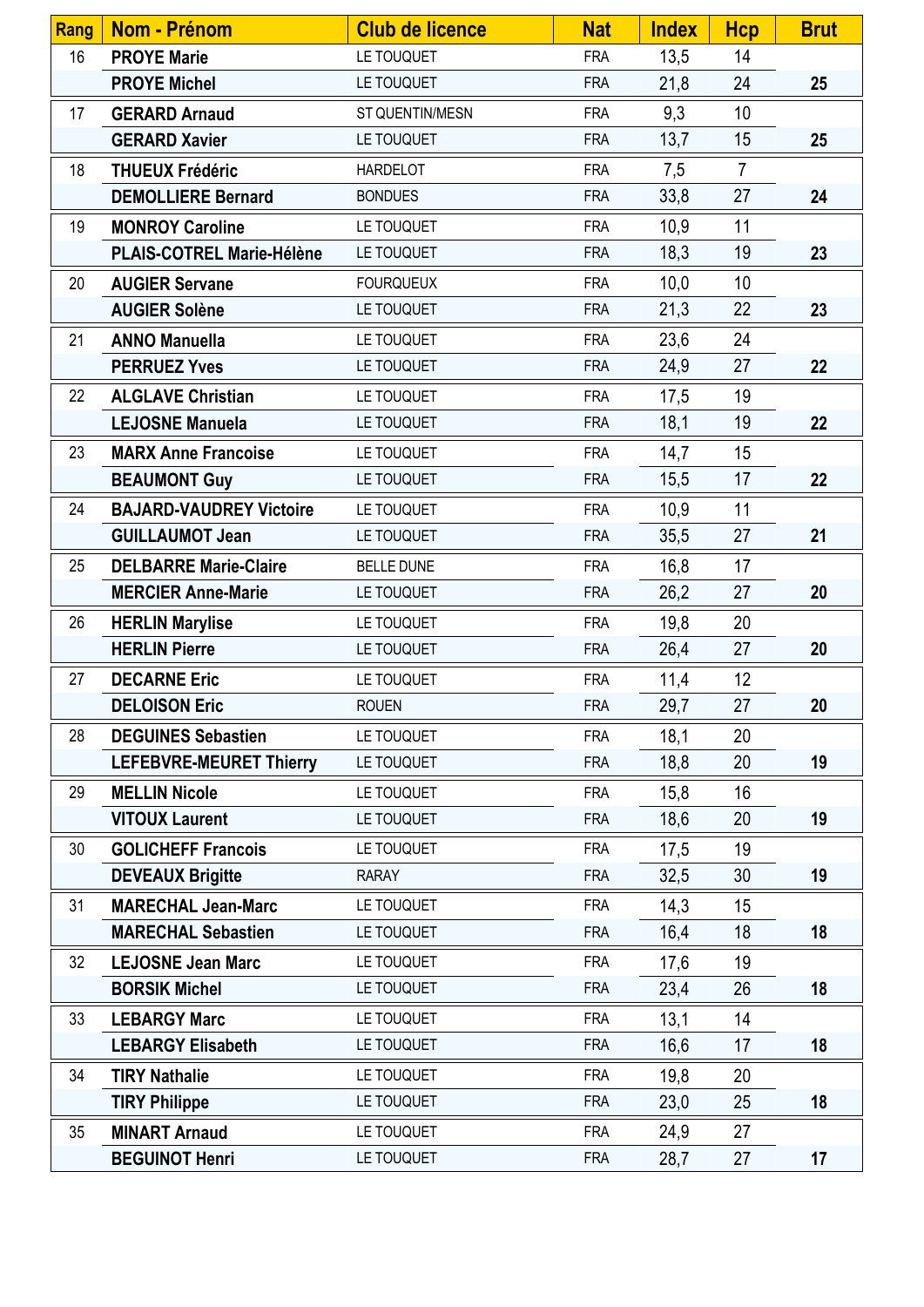| <b>Rang</b> | <b>Nom - Prénom</b>             | <b>Club de licence</b> | <b>Nat</b> | <b>Index</b> | <b>Hcp</b> | <b>Brut</b> |
|-------------|---------------------------------|------------------------|------------|--------------|------------|-------------|
| 36          | <b>HAUDRECHY Thierry</b>        | LE TOUQUET             | <b>FRA</b> | 18,9         | 20         |             |
|             | <b>POTENCIER Jean Luc</b>       | LE TOUQUET             | <b>FRA</b> | 22,7         | 25         | 17          |
| 37          | <b>LEFEBVRE Christophe</b>      | LE TOUQUET             | <b>FRA</b> | 15,2         | 16         |             |
|             | <b>LEFEBVRE Valerie</b>         | LE TOUQUET             | <b>FRA</b> | 25,6         | 27         | 17          |
| 38          | <b>DAVAINE Anne Marie</b>       | LE TOUQUET             | <b>FRA</b> | 17,9         | 18         |             |
|             | <b>DAVAINE Marc</b>             | LE TOUQUET             | <b>FRA</b> | 17,9         | 19         | 17          |
| 39          | <b>BRUEDER Charles</b>          | LE TOUQUET             | <b>FRA</b> | 19,0         | 21         |             |
|             | <b>MOUROT Regine</b>            | LE TOUQUET             | <b>FRA</b> | 19,3         | 20         | 17          |
| 40          | <b>RIBEIRO Zack</b>             | PARIS COUNTRY          | <b>FRA</b> | 14,8         | 16         |             |
|             | <b>GODEAU Léon</b>              | ST NOM LA BRETECHE     | <b>FRA</b> | 16,2         | 17         | 17          |
| 41          | <b>MARECHAL Jean-Francois</b>   | LE TOUQUET             | <b>FRA</b> | 9,4          | 10         |             |
|             | <b>MARECHAL Francoise</b>       | LE TOUQUET             | <b>FRA</b> | 21,1         | 22         | 17          |
| 42          | <b>GUERY Blandine</b>           | LE TOUQUET             | <b>FRA</b> | 14,4         | 15         |             |
|             | <b>FOURNIER Jose Marie</b>      | LE TOUQUET             | <b>FRA</b> | 38           | 27         | 17          |
| 43          | <b>AUBERT Jean-Baptiste</b>     | LE TOUQUET             | <b>FRA</b> | 18,6         | 20         |             |
|             | <b>VAN ROBAIS Arnaud</b>        | LE TOUQUET             | <b>FRA</b> | 21,0         | 23         | 16          |
| 44          | <b>VAN HEDEL Joke</b>           | LE TOUQUET             | <b>FRA</b> | 15,6         | 16         |             |
|             | <b>JENKINSON Brian</b>          | LE TOUQUET             | <b>FRA</b> | 20,7         | 22         | 16          |
| 45          | <b>SAINT LEGER Aline</b>        | LE TOUQUET             | <b>FRA</b> | 20,5         | 21         |             |
|             | <b>VIGNON Guillaume</b>         | LE TOUQUET             | <b>FRA</b> | 24,7         | 27         | 15          |
| 46          | <b>VAN DE CASTEELE Muriel</b>   | LE TOUQUET             | <b>FRA</b> | 21,2         | 22         |             |
|             | <b>VAN DE CASTEELE Didier</b>   | LE TOUQUET             | <b>FRA</b> | 21,4         | 23         | 15          |
| 47          | <b>SAVIO Vincent</b>            | LE TOUQUET             | <b>FRA</b> | 18,4         | 20         |             |
|             | <b>SAVIO Julien</b>             | LE TOUQUET             | <b>FRA</b> | 27,3         | 27         | 15          |
| 48          | <b>LESUR Stephane</b>           | LE TOUQUET             | <b>FRA</b> | 19,1         | 21         |             |
|             | <b>LESUR Delphine</b>           | LE TOUQUET             | <b>FRA</b> | 28,7         | 30         | 14          |
| 49          | <b>CAMUS-SOULARY Annie</b>      | LE TOUQUET             | <b>FRA</b> | 18,5         | 19         |             |
|             | <b>SOULARY Guy Nicolas</b>      | LE TOUQUET             | <b>FRA</b> | 23,8         | 26         | 14          |
| 50          | <b>DORCHIES Bernard</b>         | <b>THUMERIES</b>       | <b>FRA</b> | 23,3         | 25         |             |
|             | <b>LAMPE Muriel</b>             | <b>THUMERIES</b>       | <b>FRA</b> | 25,5         | 27         | 13          |
| 51          | <b>DUBOIS Xavier</b>            | LE TOUQUET             | <b>FRA</b> | 25,7         | 27         |             |
|             | <b>DEWEZ Patrick</b>            | LE TOUQUET             | <b>FRA</b> | 31,3         | 27         | 13          |
| 52          | <b>WALLAERT Carole</b>          | LE TOUQUET             | <b>FRA</b> | 22,1         | 23         |             |
|             | <b>FLAMENT Philippe</b>         | LE TOUQUET             | <b>FRA</b> | 31,0         | 27         | 11          |
| 53          | <b>MARECHAL Francoise Sofia</b> | LE TOUQUET             | <b>FRA</b> | 21,2         | 22         |             |
|             | <b>MARECHAL Denis</b>           | LE TOUQUET             | <b>FRA</b> | 28,5         | 27         | 11          |
| 54          | <b>OBLED Marie Sabine</b>       | LE TOUQUET             | <b>FRA</b> | 17,6         | 18         |             |
|             | <b>MELLIN Georges</b>           | LE TOUQUET             | <b>FRA</b> | 25,2         | 27         | 10          |
| 55          | <b>BAR Marie Odile</b>          | LE TOUQUET             | <b>FRA</b> | 29,5         | 30         |             |
|             | <b>BERON Joffrey</b>            | LE TOUQUET             | <b>FRA</b> | 54           | 27         | 8           |